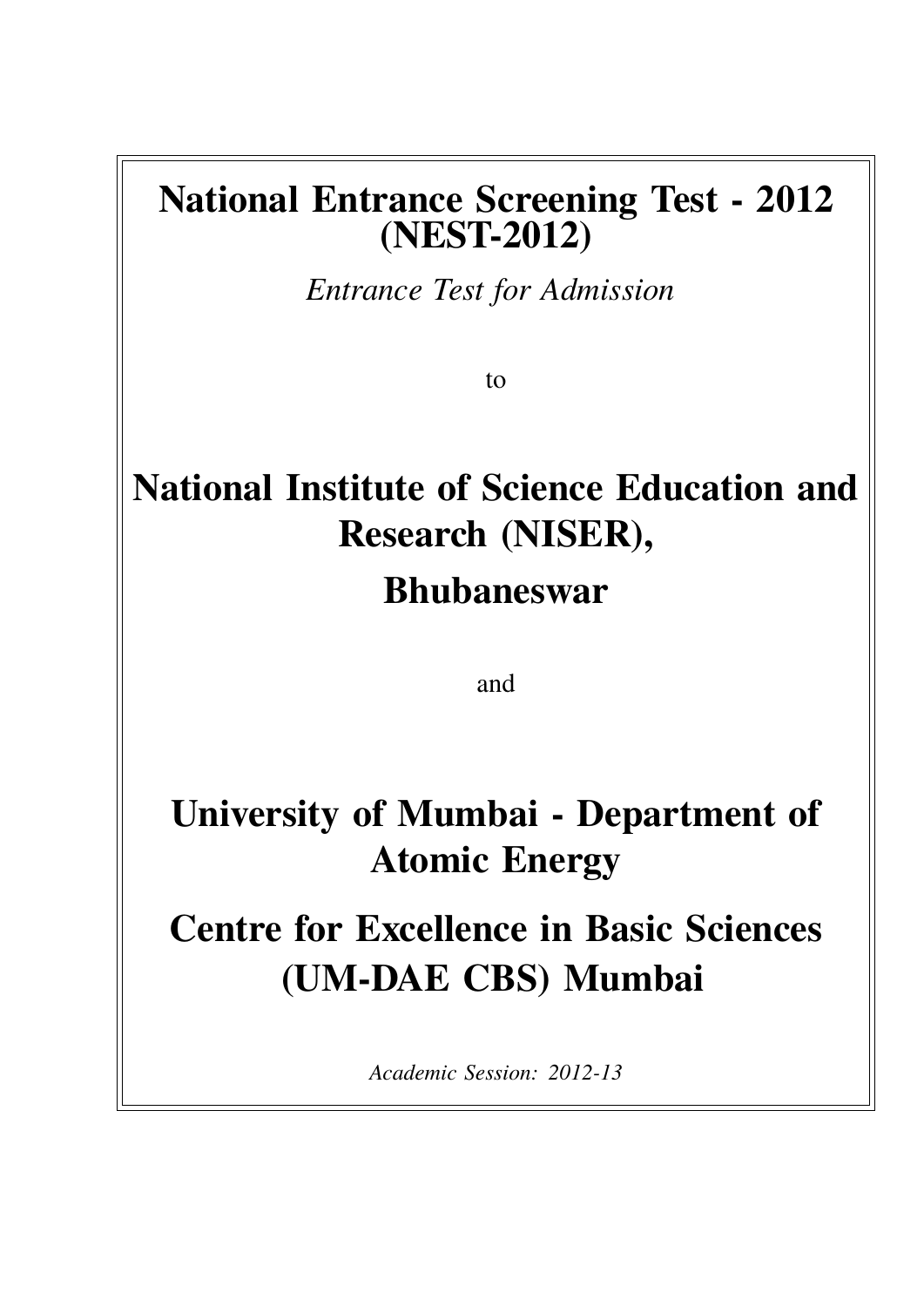#### **General Instructions**

- Candidates must reach the examination center at least 30 minutes before the beginning of the test.
- Candidates will not be allowed to leave examination until one hour after the beginning of the test.
- Use of log tables, cell-phones and calculators in examination hall will not be permitted.
- Candidates MUST bring their admit card and their school identity card with them to examination hall.

#### **Important Dates**

- Last date for requesting application form: February 12, 2012.
- Last date for receipt of completed application form: March 12, 2012.
- On-line applications freeze: March 12, 2012.
- Dispatch of admit cards begins: April 15, 2012.
- Date of Examination: May 27, 2012 (Sunday) 2 PM to 5 PM.
- Announcement of test results on (**http://nestexam.in**): June 20, 2012.

## **Check List**

- Does the address for correspondence include pin code and is it legible?
- Is a passport size photograph pasted at the correct place?
- Have you signed in the place marked for the signature?
- Is correct email and postal addresses written in proper place?
- Is the name of the bank and draft number written on application form?
- Is your name and application number written on the backside of the draft?
- Have the two centers of your choice been selected and marked correctly in the form?

## **If any of the above is missing, the application will be considered incomplete and will not be processed.**

*Ensure that your name and address is written legibly.*

*Send the application form and demand draft together by speed post or registered post.*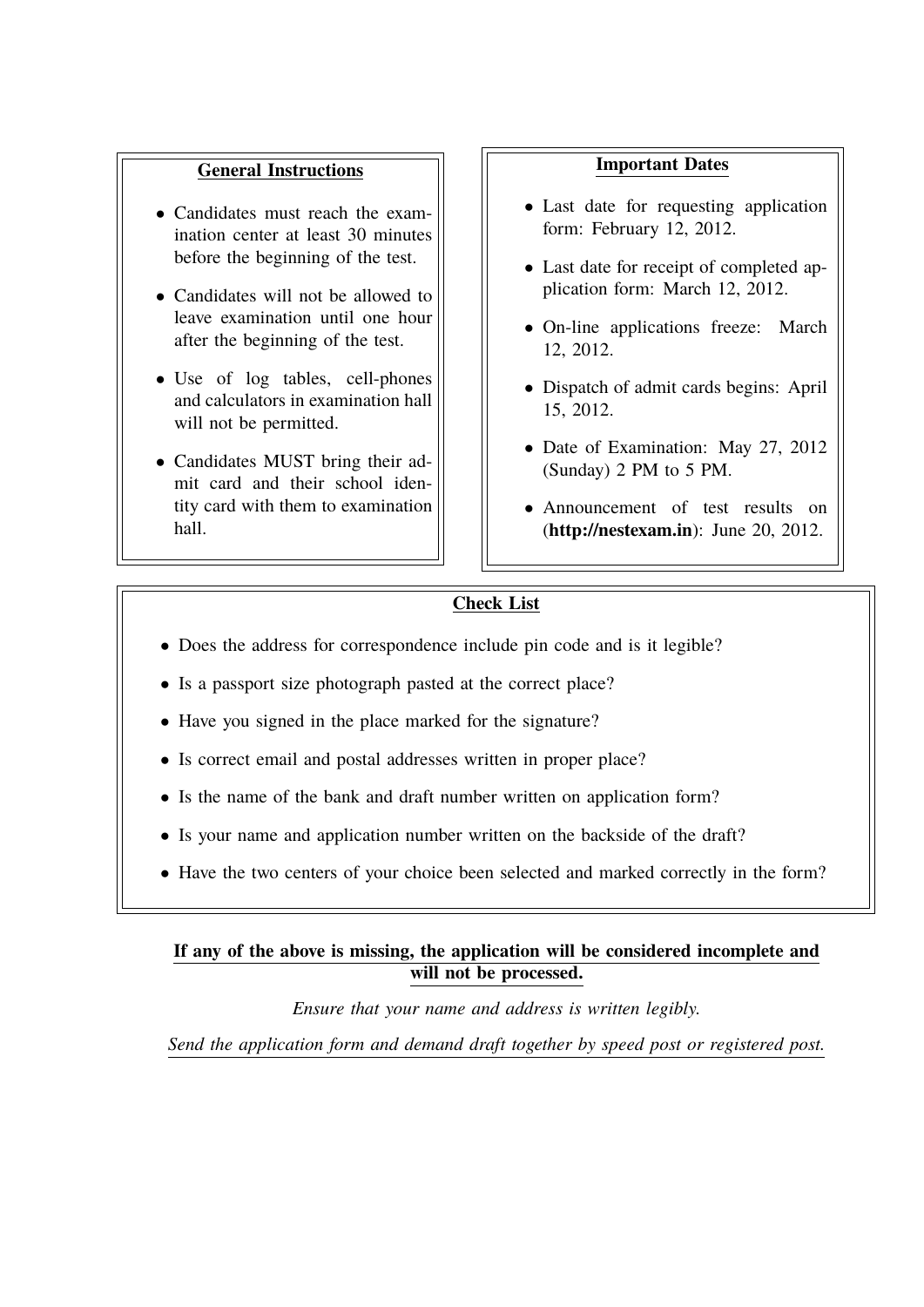# **National Entrance Screening Test-2012 (NEST-2012)**

*National Entrance Screening Test (NEST) is a compulsory test for students seeking admission to National Institute of Science Education and Research (NISER), Bhubaneswar and University of Mumbai - Department of Atomic Energy Centre for Excellence in Basic Sciences (CBS), Mumbai. Both NISER and CBS have been started by Department of Atomic Energy, Government of India in 2007. Their mandate is to train scientific manpower for carrying out cutting edge scientific research and for providing input to scientific programs of Department of Atomic Energy and other science institutions in the country conducting basic and applied research. The test is conducted in about 40 centers across India. This brochure gives the detailed procedure for applying for the test, syllabus of the test and various deadlines.*

- 1. **Eligibility:** Students securing at least 60% marks (or equivalent grade) in agregate in Class XII (or equivalent) examination from any recognized Board in India are eligible to apply. Only for Scheduled Cast (SC), Scheduled Tribes (ST) candidates and for Persons with Disability (PD), the minimum requirement is 55%. Students who have passed the Class XII qualifying examination in 2010 or 2011 or are appearing in 2012 are eligible to apply. *(Where only Letter grade is given by the Board, a certificate from the Board specifying equivalent percentage marks will be required. In the absence of such a certificate the decision of the respective Admissions Committee will be final.)*
- 2. **Age Limit:** General category candidates and Candidates belonging to Other Backward Castes (OBC) born on or after 01 Oct. 1987 are eligible to apply. For SC/ST/PD candidates the age limit is relaxed by 5 years. In any case, the eligibility criterion mentioned in point 1 above must be satisfied.
- 3. **Number of Seats and Reservation:** The details of number of seats and their break-up as per statutory government norms have been listed in respective websites of NISER (**http://www.niser.ac.in**) and UM-DAE CBS (**http://www.cbs.ac.in**). This year (2012), the total number of seats is 60 at NISER and 35 at UM-DAE CBS. The admission will be very selective and students who are highly motivated to pursue higher education and research in science and its applications are likely to be selected.
- 4. **Application Fee:** Application fee for appearing in NEST is Rs. 600/- for general category and OBC male candidates. For SC/ST/PD candidates and female candidates the amount is Rs. 300/-. The application fee may be paid by demand draft or by electronic mail transfer to NEST account. Demand Draft: Demand draft may be drawn from any bank provided that it is drawn in the name of NEST and payable at Mumbai. Electronic Payment: Required bank details are as follows: Bank and branch name : Bank of Baroda, Kalina Branch Account name and number : NEST, 06720100017345 IFSC code : BARB0KALINA

Detailed instructions for payment of fees are available at **http://www.nestexam.in**.

5. **Application Procedure:** Candidates may apply on-line, by filling up the application form at NEST-2012 website (**http://www.nestexam.in**) or by procuring a paper application form for NEST examination by writing to Chief Coordinator, NEST-2012.

◦ *On-line applications:* Applying on-line is a preferred mode of applying. For this, candidates need to have an email address which they regularly use. Candidates should first visit NEST-2012 website and register themselves. Confirmation of registration will be sent to you by email. On receiving the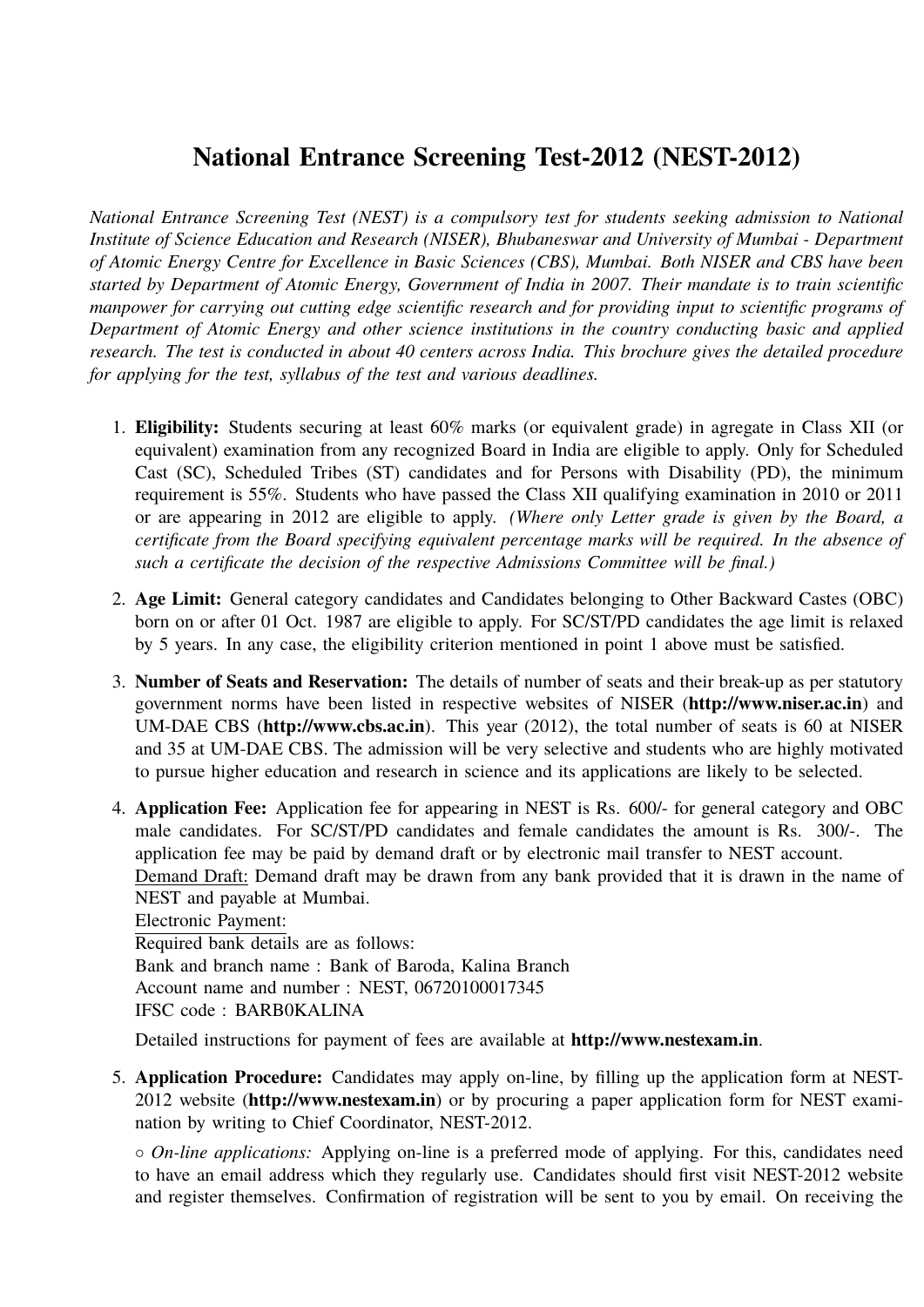confirmation email, candidates can begin filling up of the form. The form may be filled in more than one sitting. Candidates should carefully read the instructions for filling of the form given at the web-site. The candidates should not forget to save the filled form and take a print-out for their reference.

It is mandatory that candidates upload their passport-size photograph and signature and fill in details of draft or electronic mail transfer details at appropriate place. Without these the application is incomplete and will not be considered.

If the candidate is paying the fees by demand draft, he/she should write his/her name and application number on the back side of the draft and send it with a photocopy of printed application form to Chief Coordinator.

#### **Last date for completing on-line application, including payment of fees is March 12, 2012**

◦ *Off-line Applications:* If the candidate wishes to apply off-line, he must write to

The Chief Coordinator, NEST-2012, UM-DAE CBS, Health Center Building, University of Mumbai, Kalina Campus, Mumbai 400 098

for getting the application form. Note that this is the only method of obtaining paper application forms. Photocopied application forms will not be considered.

Candidates should carefully read the instructions accompanying the application form before filling the form. On filling up the form, the candidate should paste passport size photograph at appropriate place and sign his name in the box provided. They should fill correct payment details and send the form along with the draft to Chief Coordinator at the address given above. Candidates should not forget to write their name and application number on the reverse of the draft. If the payment is made by electronic money transfer, they should write the details on the form.

**Last date for receiving requests for off-line applications is February 13, 2012.**

**Last date for receiving completed application forms is March 12, 2012**

- 6. **Examination Schedule:** NEST-2012 examination will be conducted on Sunday May 27 from 2 pm to 5 pm.
- 7. **Examination Centers:** The names of NEST examination centers are given in Appendix I. Candidates should mark their first and second preferences at appropriate place in the application form. Every effort will be made to allot a center of their choice to the candidates. *However, allotment of an examination center by the chief coordinator, NEST 2012 will be regarded as final and any request to change of center will not be entertained.* The address of the center allotted to a candidate will be mentioned in NEST admit card.
- 8. **Question paper pattern:** The question paper will have five sections. The first section, which is compulsory for all candidates will include general questions. The next four sections will include questions on (1) biology, (2) chemistry, (3) mathematics and (4) physics. Candidates may opt to answer any three of these four sections. All sections carry equal marks. The questions will be aimed at testing the comprehension and analytic ability of the candidates. The questions will be objective type with four answers given for each question. Some of the questions may have one or more correct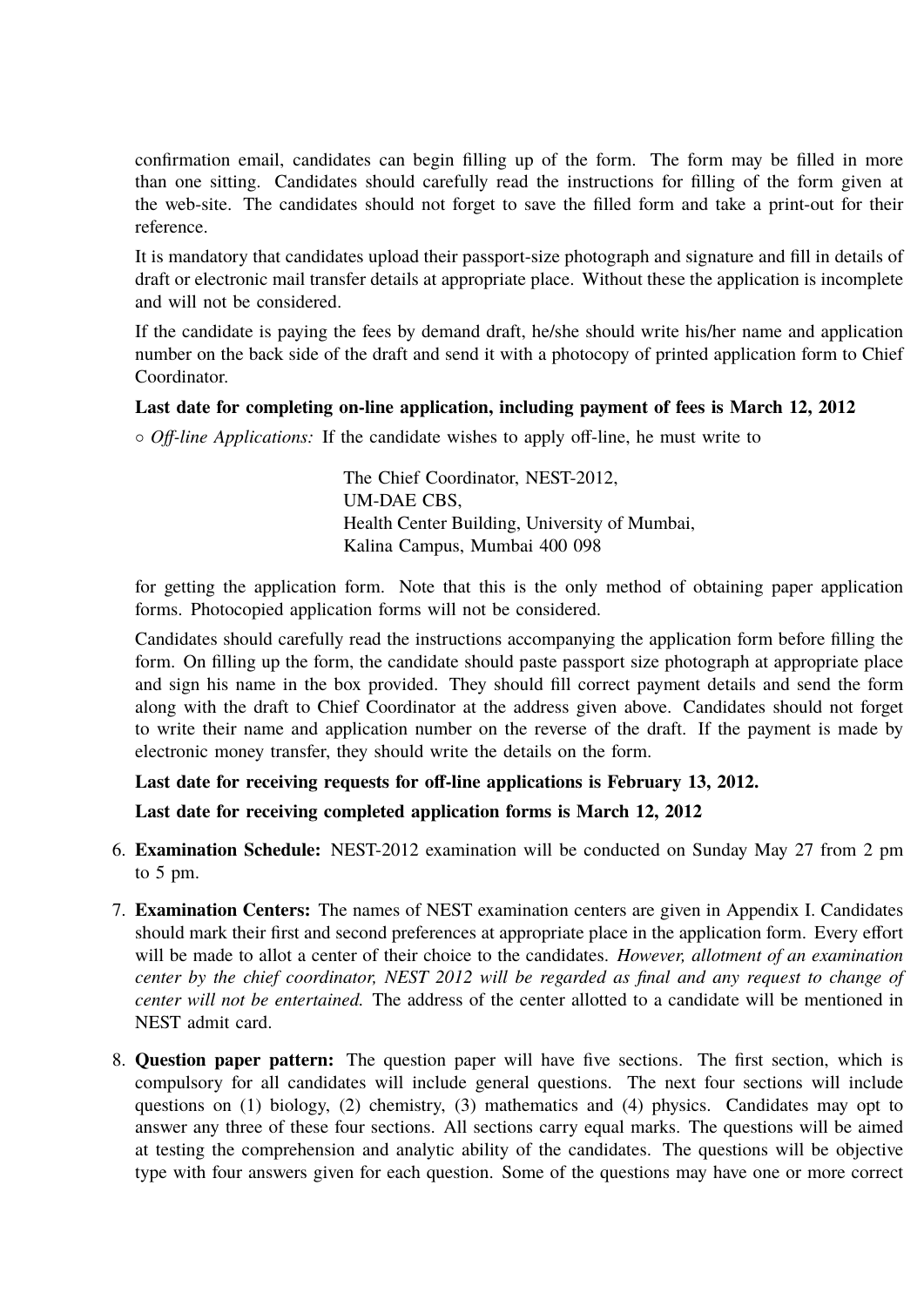answers. For these questions, candidates are expected to mark all the correct answers and none of the wrong answers. Wrong answers will be awarded negative marks.

The syllabus for the entrance examination is given in Appendix II,

Language of the question paper will be English only.

- 9. **Admit Cards:** Admit cards will be mailed to candidate's postal addresses from the beginning April 8, 2012. Candidates will have an option of downloading their admit cards from the web site of NEST (**http://www.nestexam.in**). This procedure is recommended for the candidates who have filled the application form on-line. Candidates must ensure that their mailing address entered in the application form is correct and legibly written. NEST office will not be responsible if the admit card does not reach a candidate in time because of postal delay or incorrect address. In case you do not receive the admit card by May 1, 2012, you may write to Chief Coordinator, NEST-2012 by speed post or by email (email address: nest@niser.ac.in). We may be able to send the admit card of such candidates electronically if an email address of the candidate is provided.
- 10. **NEST Result:** Results of NEST examination will be announced on June 18, 2012 on NEST web site. Candidates can see their result at NEST website (**htttp://www.nestexam.in**) by entering their application number or admit card number. Dates of counseling for NISER and CBS will be announced on their respective web pages and the candidates will also be informed by emails and letters.
- 11. **Syllabus for NEST:** The syllabus for NEST examination is basically same as CBSE syllabus of 12th standard. Detailed syllabi of biology, chemistry, mathematics and physics are given in Appendix II. There is no specific syllabus for the general section. This section is expected to test the candidate's familiarity with (and not a detailed understanding of) major historical milestones in astronomy, biology, chemistry, mathematics and physics. The questions based on mathematics up to 10th standard will be included in this section. In addition, there will be questions on given passages to test candidates's ability of comprehension and application.

All the questions will be of objective type with some questions having one or more correct answers. For such questions, marks will be awarded if all correct answers and no wrong answers are marked. There will be negative marking.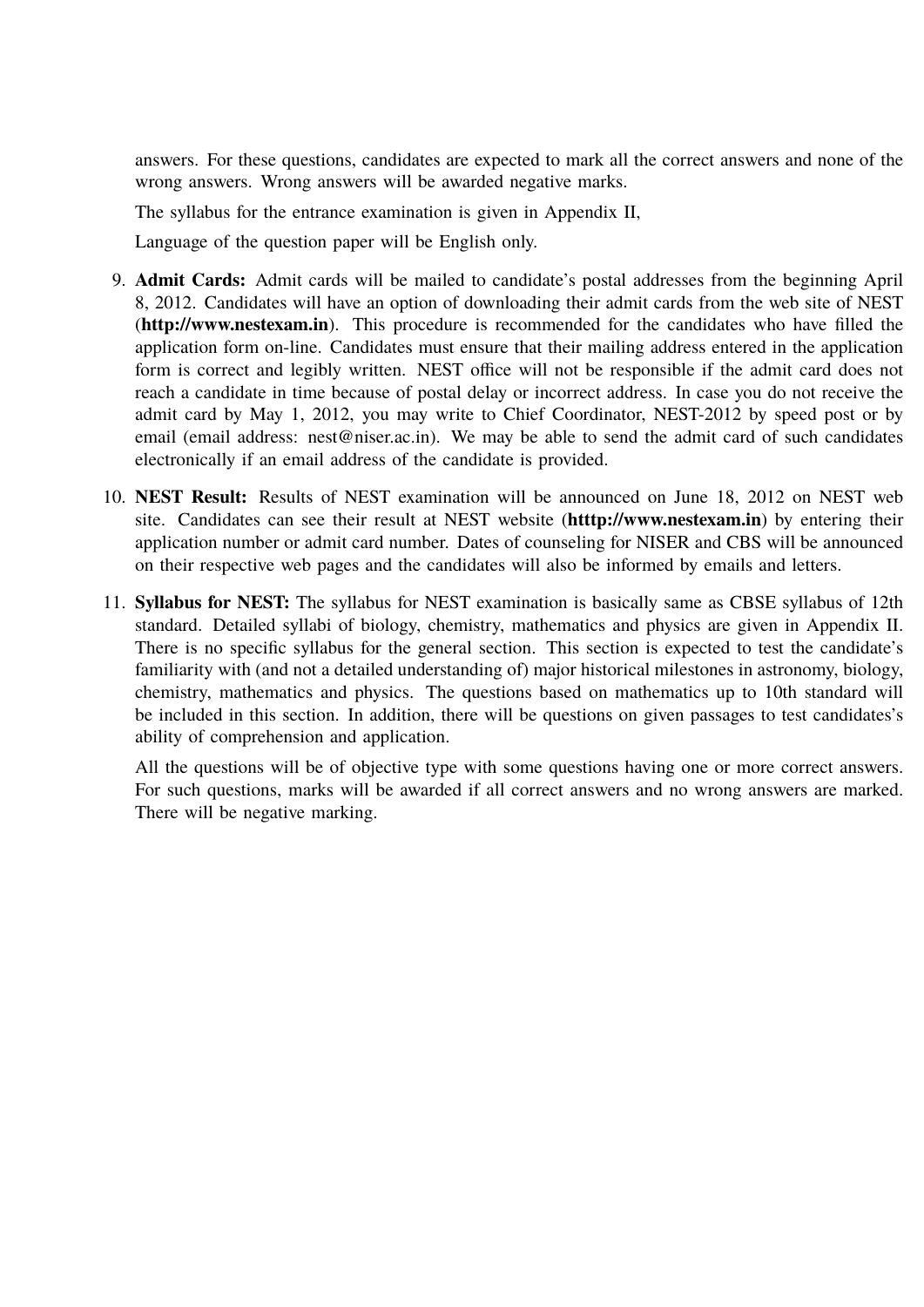# **Appendix-I**

| code | center name        | code | center name   | code | center name        |
|------|--------------------|------|---------------|------|--------------------|
| 01   | Agartala           | 14   | Delhi South   | 27   | Patna              |
| 02   | Ahmedabad          | 15   | Guwahati      | 28   | Pune               |
| 03   | Allahabad          | 16   | Hyderabad     | 29   | Raipur             |
| 04   | Bangaluru          | 17   | Indore        | 30   | Ranchi             |
| 05   | Behrampur (Orissa) | 18   | Jaipur        | 31   | Sambalpur          |
| 06   | <b>Bhopal</b>      | 19   | Jammu         | 32   | Simla              |
| 07   | <b>Bhubaneswar</b> | 20   | Kochi         | 33   | Silchar            |
| 08   | Chandigarh         | 21   | Kolkata North | 34   | Srinagar $(J & K)$ |
| 09   | Chandigarh         | 22   | Kolkata South | 35   | Udaipur            |
| 10   | Chennai            | 23   | Lucknow       | 36   | Vardhaman          |
| 11   | Dehradun           | 24   | Madurai       | 37   | Varanasi           |
| 12   | Delhi East         | 25   | Mumbai        | 38   | Vishakhapattanam   |
| 13   | Delhi North        | 26   | Nagpur        |      |                    |

Table 1: List of center names and codes

# **Appendix-II**

#### *Syllabus*

1. **General:** There is no specific syllabus for the 'General' section of NEST 2011. This section aims to test the candidate's general ability to comprehend qualitative and quantitative aspects of a given scientific passage. This will be done by giving a passage on some scientific topic and questions based on the concepts elaborated in the passage will be asked. It is also designed to test the candidate's familiarity with (and not a detailed understanding of) major historical milestones in mathematics, physics, chemistry, biology and astronomy. There will also be questions testing mathematics understanding up to 10th standard and application capabilities of the same to specific simple problems.

#### 2. **Biology:**

#### —— **Cell Biology:**

Cell theory Cell as a unit of life. Tools and techniques of cell studies - Microscopy (use of microscope and calibration). Elements of microscope. Biomembranes -Transport mechanism, cellular respiration. Cell organelles: their structure and functions. Discovery and structure of DNA, processes of replication, transcription and translation, principles of the basic techniques in molecular biology.

## —— **Zoology:**

# Anatomy and Physiology:

(i) Digestive System: Modes of nutrition; Structure of alimentary canal and associated glands, digestive enzymes and their role in digestion, absorption of Products of digestion, peristalsis, balanced diet. (ii) Respiratory System: Gaseous exchange in animals; Structure of respiratoryÂă organs, mechanism of breathing, gaseous transport, tissue respiration.

(iii) Circulatory System: Open and closed systems; Functions of blood and 1ymph. Microscopic structure of bloodÂăand blood vessels. Structures and working of heart, distribution of arteries andÂă veins, circulation of blood coagulation, blood groups.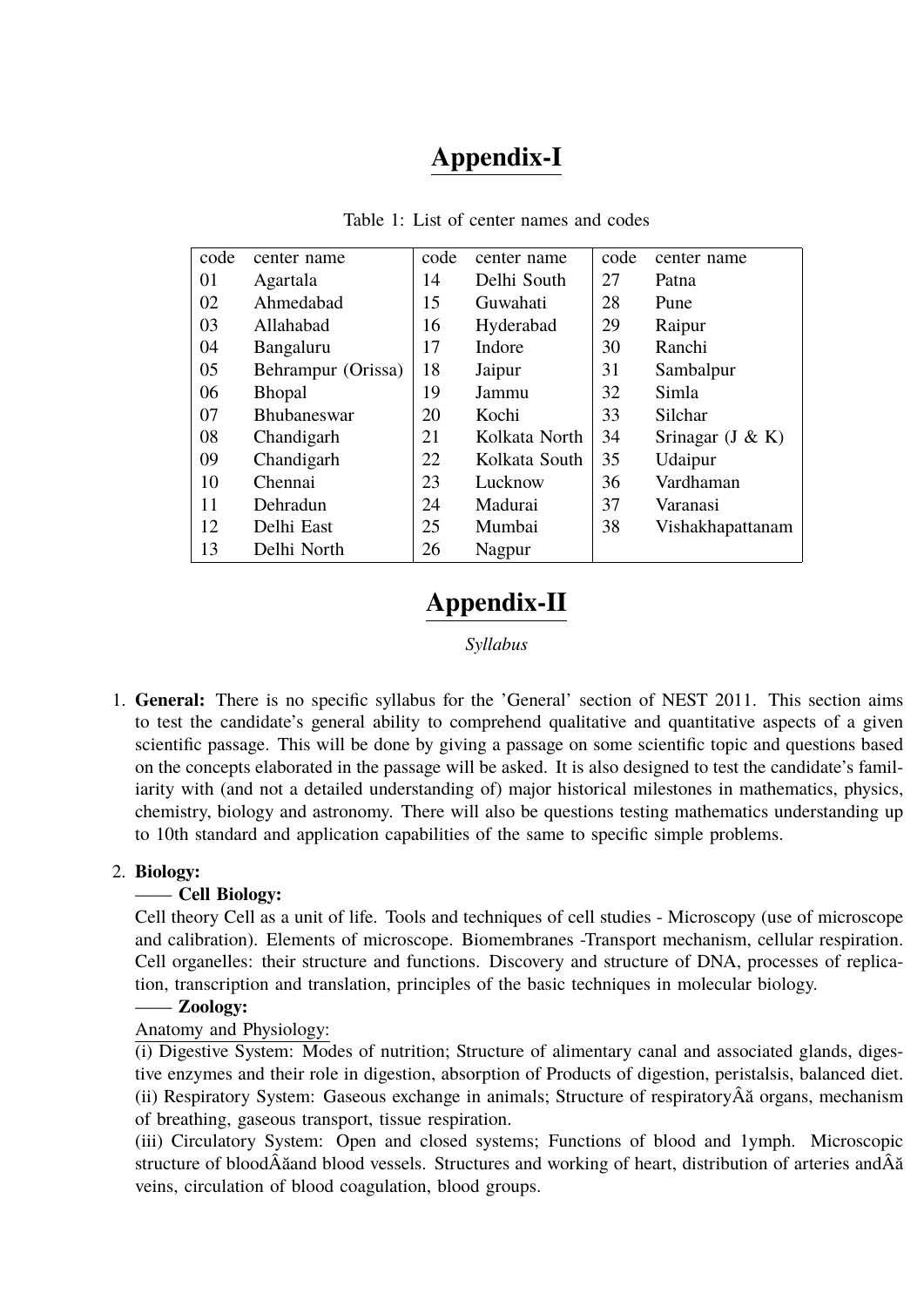(iv) Excretory System: Elimination of nitrogenous waste, osmoconformers and osmoregulators; structure and function of kidney tubules,Âăarrangement of excretory organs.

(v) Nervous System: General account of brain, spinal cord and nerves. Reflex actions (simple and conditioned), sense organs (eye and ear).

(vi) Reproductive System: Sexual and asexual reproduction; General arrangement of reproductive organs.

(vii) Developmental Biology: Basic features of development in animals. Types of eggs, fertilization, cleavage, blastula.

Diversity of Animal Life: Principles of Classification, binomial nomenclature. General classification of animal phyla upto classes (invertebrates) and upto sub-classes/order (vertebrates), with detailed study of the types as indicated: (i) Protozoa: Amoeba, Entamoeba, Paramecium, Plasmodium, Parasitic trypanosomes. (ii) Porifera (iii) Coelenterata: Hydra. (iv) Platyhelminthes: Taenia and Fasciola (v) Aschelminthes: Ascaris (vi) Annelida: Pheretima and Nereis (vii) Arthropoda: Crustaceans and Insects (viii) Mollusca (ix) Echinodermata. (x) Chordata: General characters of fishes, amphibians, reptiles, birds and mammals. Genetics and Evolution (Fundamentals only): Human genetics, Human chromosomes, sex-determination, sex-linked inheritance. Evidences and theories of organic evolution. Ecology: Physical and biological factors influencing organisms. Food chains, pyramids of numbers and biomass, biological equilibrium. Interspecific associations.

#### —— **Botony:**

Anatomy and Physiology of Plants: Meristems -Plant growth and development. Internal and external regulators of growth and development in plants, internal structure of root, stem, secondary growth and leaves; Xylem and Phloem-their cell elements and functions: Internal structure of dicot and monocot leaves; photosynthesis, history, importance, factors and mechanism, stomatal mechanism, transpiration and respiration. Comparative study of dicot and monocot anatomy. Absorption and cell-water relations, transport of water and minerals, tropic and turgor movements. Significance of life-cycles with special reference to alternation of generations as exemplified in Funaria, Selaginella and Pinus (No structural details).

Systematics: Principles of classical and new systematics. Binomial nomenclature. Familiarity with taxa.

Humans and Environment: Soil, rainfall and temperature with reference to natural resources. Our natural resources -their uses and abuses. Environmental pollution and preventive measures.

Genetics: Organisation of the heredity material in chromosomes. Equational division, Reduction division, Mitosis and Meiosis compared and contrasted, significance of meiosis. Mendel's laws of inheritance: Discovery of linkage, sex-linked inheritance. Crossing-over, stage at which crossing-over occurs: Neurospora genetics, Mutation, discovery, types of mutation and mutations in diploids. Role of mutations in evolution, elaboration of Mendel's laws of inheritance: Monohybrid or Dihybrid crosses.

#### 3. **Chemistry**

#### —— **Physical Chemistry:**

Measurements in chemistry: SI units for fundamental quantities, significant figures, significant figures in calculations.

General topics: Concept of atoms and molecules; DaltonâĂŹs atomic theory; Mole concept; Chemical formulae; Balanced chemical equations; Calculations (based on mole concept) involving common oxidation-reduction, neutralisation, and displacement reactions; Concentration in terms of mole fraction, molarity, molality and normality.

Gaseous and liquid states: Absolute scale of temperature, ideal gas equation; Deviation from ideality, van der Waals equation; Kinetic theory of gases, average, root mean square and most probable veloci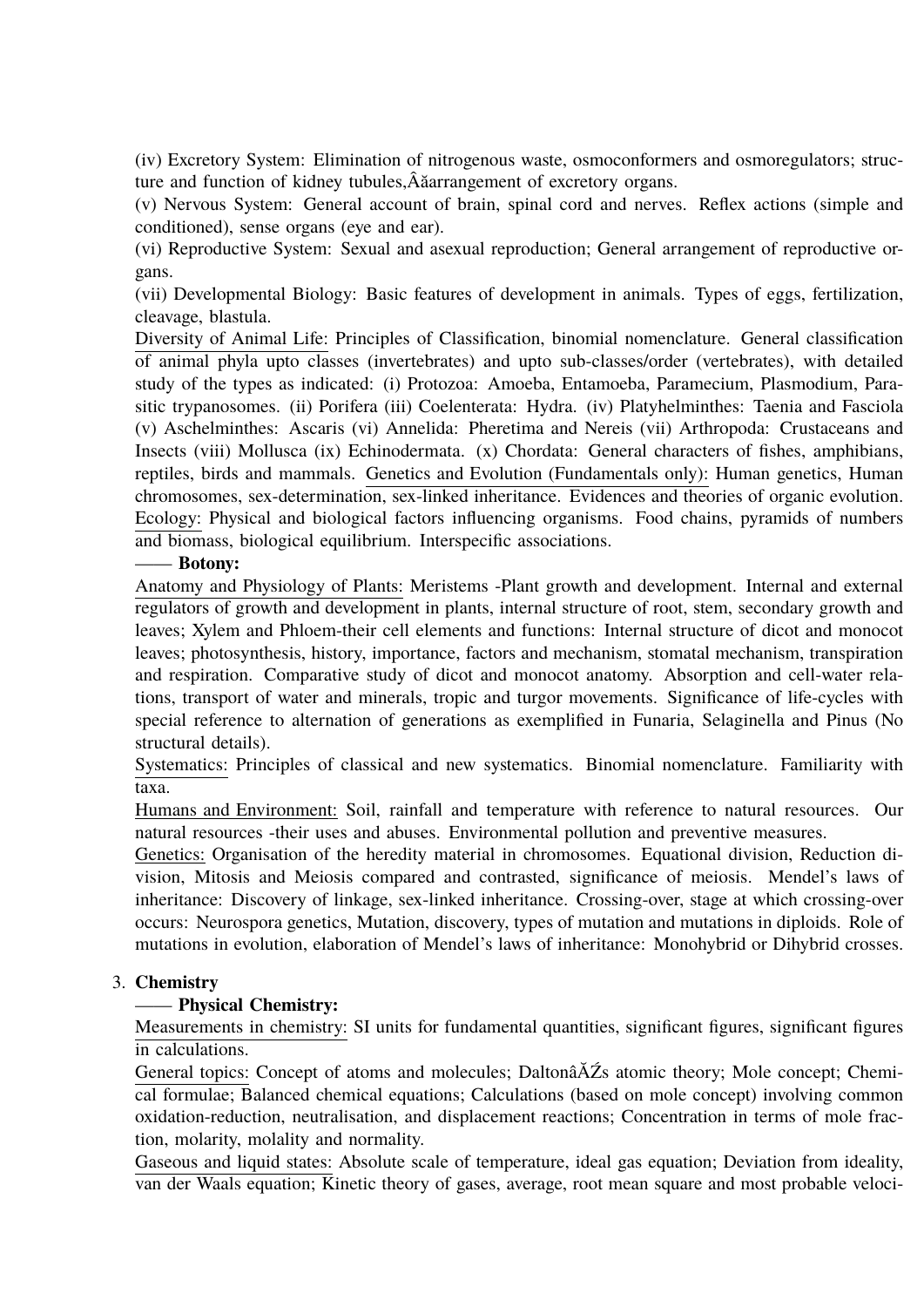ties and their relation with temperature; Law of partial pressures; Vapour pressure; Diffusion of gases. Atomic structure and chemical bonding: Bohr model, spectrum of hydrogen atom, quantum numbers; Wave-particle duality, de Broglie hypothesis; Uncertainty principle; Qualitative quantum mechanical picture of hydrogen atom, shapes of s, p and d orbitals; Electronic configurations of elements (up to atomic number 36); Aufbau principle; PauliâĂŹs exclusion principle and HundâĂŹs rule; Orbital overlap and covalent bond; Hybridisation involving s, p and d orbitals only; Orbital energy diagrams for homonuclear diatomic species; Hydrogen bond; Polarity in molecules, dipole moment (qualitative aspects only); VSEPR model and shapes of molecules (linear, angular, triangular, square planar, pyramidal, square pyramidal, trigonal bipyramidal, tetrahedral and octahedral).

Energetics: First law of thermodynamics; Internal energy, work and heat, pressure-volume work; Enthalpy, HessâĂŹs law; Heat of reaction, fusion and vapourization; Second law of thermodynamics; Entropy; Free energy; Criterion of spontaneity.

Chemical equilibrium: Law of mass action; Equilibrium constant, Le Chatelier's principle (effect of concentration, temperature and pressure); Significance of ÎŤG and ÎŤGo in chemical equilibrium; Solubility product, common ion effect, pH and buffer solutions; Acids and bases (Bronsted and Lewis concepts); Hydrolysis of salts.

Electrochemistry: Electrochemical cells and cell reactions; Standard electrode potentials; Nernst equation and its relation to ÎŤG; Electrochemical series, emf of galvanic cells; Faraday's laws of electrolysis; Electrolytic conductance, specific, equivalent and molar conductivity, Kohlrausch's law; Concentration cells.

Chemical kinetics: Rates of chemical reactions; Order of reactions; Rate constant; First order reactions; Temperature dependence of rate constant (Arrhenius equation).

Solid state: Classification of solids, crystalline state, seven crystal systems (cell parameters a, b, c, alpha, beta, gamma), close packed structure of solids (cubic), packing in fcc, bcc and hcp lattices; Nearest neighbours, ionic radii, simple ionic compounds, point defects.

Solutions: Raoult's law; Molecular weight determination from lowering of vapour pressure, elevation of boiling point and depression of freezing point.

Nuclear chemistry: Radioactivity: isotopes and isobars; Properties of alpha, beta and gamma rays; Kinetics of radioactive decay (decay series excluded), carbon dating; Stability of nuclei with respect to proton-neutron ratio; Brief discussion on fission and fusion reactions.

#### —— **Inorganic Chemistry:**

Study of different groups in periodic table:

Group 1A (Preparation, properties and reactions of alkali metals, with emphasis on chemistry of Na and K - their compounds - oxides, peroxides, hydroxides, carbonates, bicarbonates, chlorides and sulphates)

Group 2A (preparation, properties and reactions alkaline earth metals with emphasis on Mg and Ca -their compounds such as oxides, peroxides, hydroxides, carbonates, bicarbonates, chlorides and sulphates)

Group 3A (chemistry of Boron and its compounds âĂŞ diborane)

Group 8A (preparation, properties and reactions inert gases with emphasis on chemistry of Xenon) Group 7A(halogen chemistry with special emphasis on chemistry of chlorine)

Study of nonmetals C, S, N, P (especially oxides and oxyacids compounds of these elements, in addition phosphines for P, ammonia for N) and O (peroxide and ozone), Si (silicones and silicates) (allotropes of C, S, N should be covered)

Transition elements (3d series): Definition, general characteristics, variable oxidation states and their stabilities, colour (excluding the details of electronic transitions) and calculation of spin-only magnetic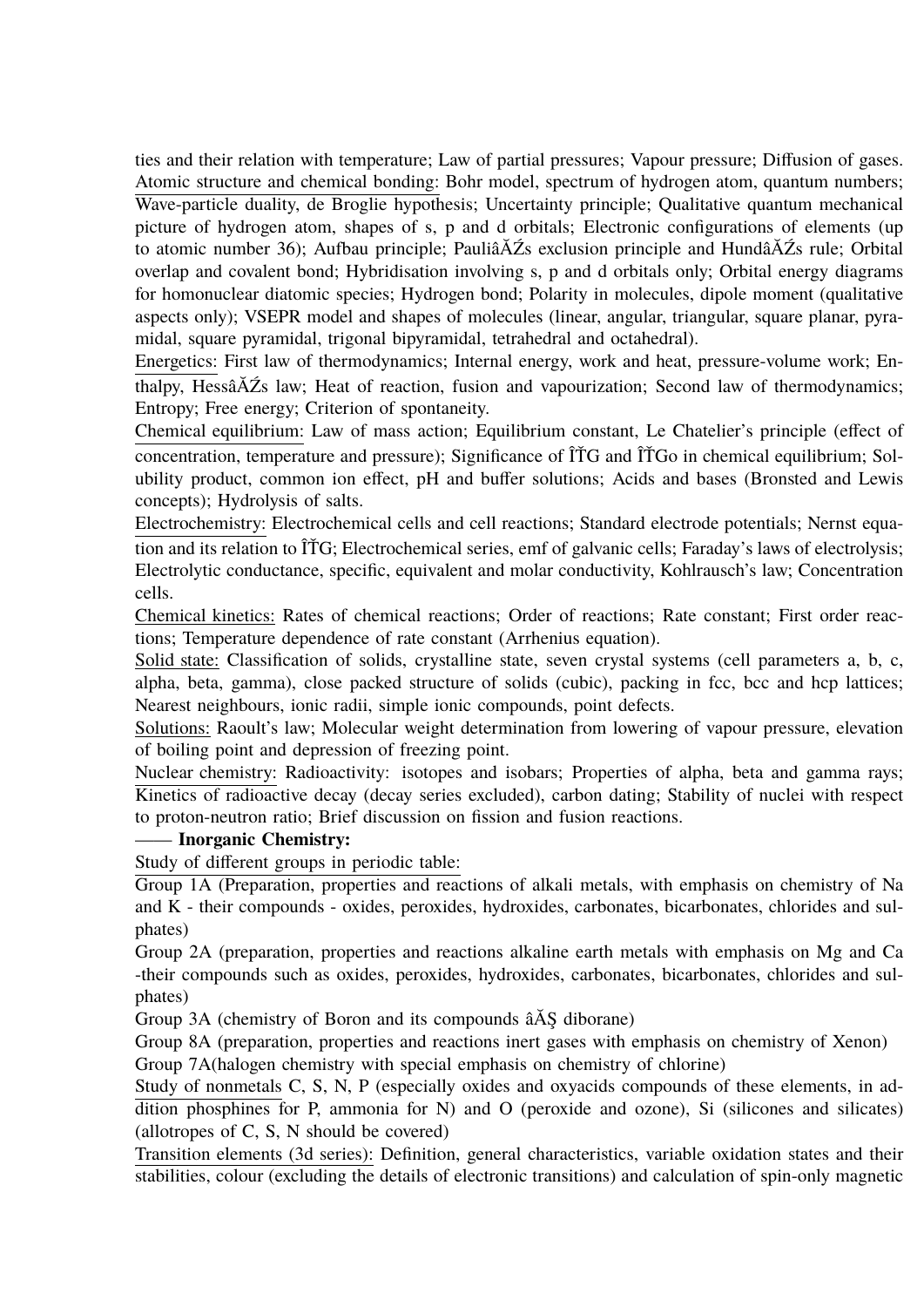#### moment;

Coordination compounds: nomenclature of mononuclear coordination compounds, cis-trans and ionisation isomerisms, hybridization and geometries of mononuclear coordination compounds (linear, tetrahedral, square planar and octahedral)

Metals and metallurgy: General methods involving chemical principles, General operation stages involved in metallurgical operation, Metallurgy of p-block element (emphasis on Al), Metallurgy of Fe-triad (Fe, Co, and Ni with more emphasis on Fe metallurgy), Metallurgy of coinage metals (Cu, Ag with more emphasis on Cu)

#### —— **Organic Chemistry:**

Concepts: Hybridisation of carbon; Sigma and pi-bonds; Shapes of simple organic molecules; Structural and geometrical isomerism; Optical isomerism of compounds containing up to two asymmetric centres, (R,S and E,Z nomenclature excluded); IUPAC nomenclature of simple organic compounds (only hydrocarbons, mono-functional and bi-functional compounds); Conformations of ethane and butane (Newman projections); Resonance and hyperconjugation; Keto-enol tautomerism; Determination of empirical and molecular formulae of simple compounds (only combustion method); Hydrogen bonds: definition and their effects on physical properties of alcohols and carboxylic acids; Inductive and resonance effects on acidity and basicity of organic acids and bases; Polarity and inductive effects in alkyl halides; Reactive intermediates produced during homolytic and heterolytic bond cleavage; Formation, structure and stability of carbocations, carbanions and free radicals.

Preparation, properties and reactions of alkanes: Homologous series, physical properties of alkanes (melting points, boiling points and density); Combustion and halogenation of alkanes; Preparation of alkanes by Wurtz reaction and decarboxylation reactions. Preparation, properties and reactions of alkenes and alkynes: Physical properties of alkenes and alkynes (boiling points, density and dipole moments); Acidity of alkynes; Acid catalysed hydration of alkenes and alkynes (excluding the stereochemistry of addition and elimination); Reactions of alkenes with KMnO4 and ozone; Reduction of alkenes and alkynes; Preparation of alkenes and alkynes by elimination reactions; Electrophilic addition reactions of alkenes with X2, HX, HOX and H2O (X=halogen); Addition reactions of alkynes; Metal acetylides.

Reactions of benzene: Structure and aromaticity; Electrophilic substitution reactions: halogenation, nitration, sulphonation, Friedel-Crafts alkylation and acylation; Effect of o-, m- and p-directing groups in monosubstituted benzenes. Phenols: Acidity, electrophilic substitution reactions (halogenation, nitration and sulphonation); Reimer-Tieman reaction, Kolbe reaction. Characteristic reactions of the following (including those mentioned above): Alkyl halides: rearrangement reactions of alkyl carbocation, Grignard reactions, nucleophilic substitution reactions; Alcohols: esterification, dehydration and oxidation, reaction with sodium, phosphorus halides, ZnCl2/concentrated HCl, conversion of alcohols into aldehydes and ketones; Ethers:Preparation by Williamson's Synthesis; Aldehydes and Ketones: oxidation, reduction, oxime and hydrazone formation; aldol condensation, Perkin reaction; Cannizzaro reaction; haloform reaction and nucleophilic addition reactions (Grignard addition); Carboxylic acids: formation of esters, acid chlorides and amides, ester hydrolysis; Amines: basicity of substituted anilines and aliphatic amines, preparation from nitro compounds, reaction with nitrous acid, azo coupling reaction of diazonium salts of aromatic amines, Sandmeyer and related reactions of diazonium salts; carbylamine reaction; Haloarenes: nucleophilic aromatic substitution in haloarenes and substituted haloarenes (excluding Benzyne mechanism and Cine substitution).

Carbohydrates: Classification; mono- and di-saccharides (glucose and sucrose); Oxidation, reduction, glycoside formation and hydrolysis of sucrose.

Amino acids and peptides: General structure (only primary structure for peptides) and physical properties, some examples for separation of amino acid mixture using physical properties.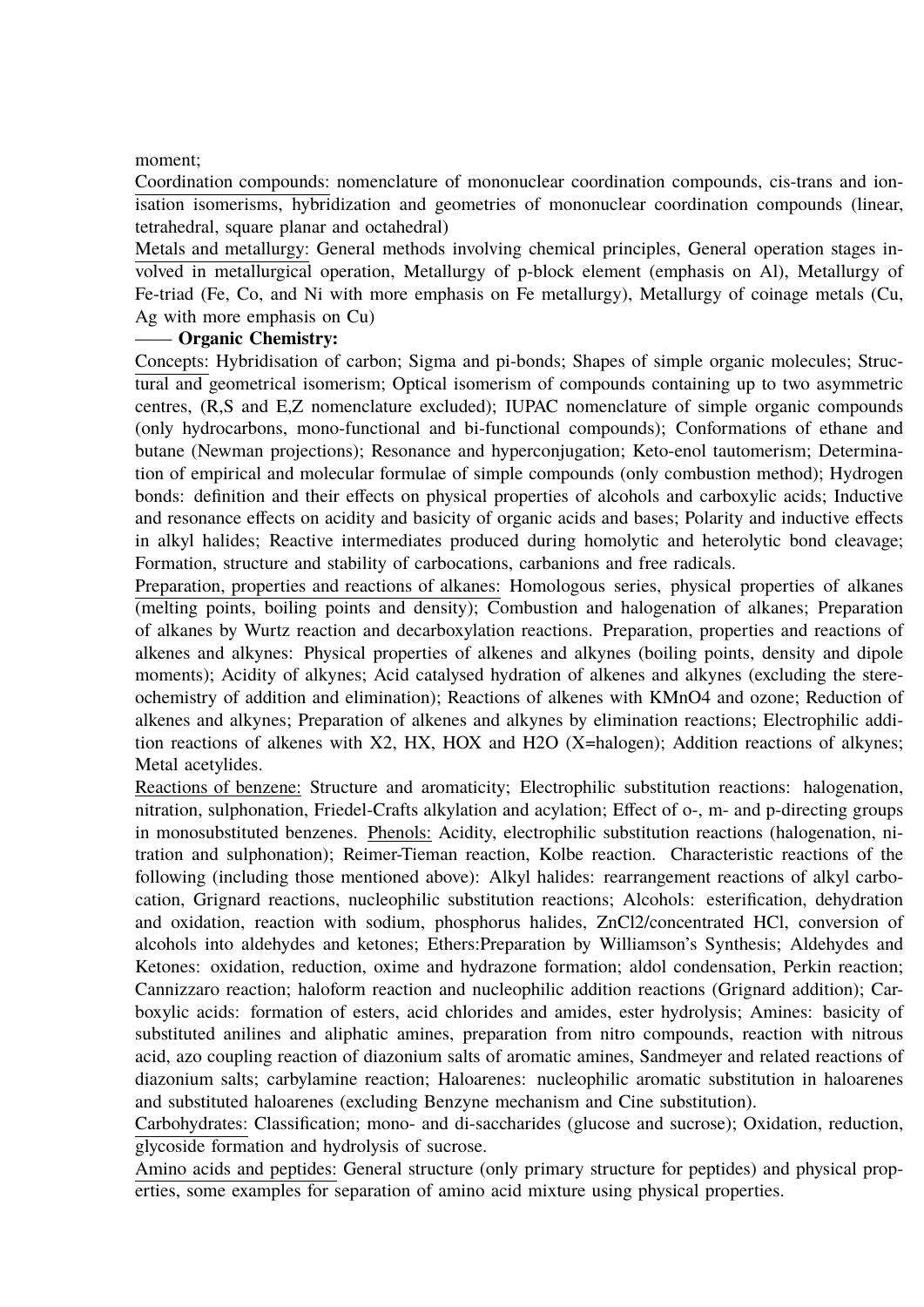#### 4. **Mathematics:**

#### —— **Algebra:**

Algebra of complex numbers, addition, multiplication, conjugation, polar representation, properties of modulus and principal argument, triangle inequality, cube roots of unity, geometric interpretations.

Quadratic equations with real coefficients, relations between roots and coefficients, formation of quadratic equations with given roots, symmetric functions of roots.

Arithmetic, geometric and harmonic progressions, arithmetic, geometric and harmonic means, sums of finite arithmetic and geometric progressions, infinite geometric series, sums of squares and cubes of the first n natural numbers. Logarithms and their properties.

Permutations and combinations, Binomial theorem for a positive integral index, properties of binomial coefficients.

Matrices as a rectangular array of real numbers, equality of matrices, addition, multiplication by a scalar and product of matrices, transpose of a matrix, determinant of a square matrix of order up to three, inverse of a square matrix of order up to three, properties of these matrix operations, diagonal, symmetric and skew-symmetric matrices andÂă their properties, solutions of simultaneous linear equations in two or three variables. Addition and multiplication rules of probability, conditional probability, Bayes Theorem, independence of events, computation of probability of events using permutations and combinations.

#### —— **Trigonometry:**

Trigonometric functions, their periodicity and graphs, addition and subtraction formulae, formulae involving multiple and sub-multiple angles, general solution of trigonometric equations.

Relations between sides and angles of a triangle, sine rule, cosine rule, half-angle formula and the area of a triangle, inverse trigonometric functions (principal value only). Analytical geometry:

## —— **Two Dimensions:**

Cartesian coordinates, distance between two points, section formulae, shift of origin.

Equation of a straight line in various forms, angle between two lines, distance of a point from a line; Lines through the point of intersection of two given lines, equation of the bisector of the angle between two lines, concurrency of lines; Centroid, orthocentre, incentre and circumcentre of a triangle. Equation of a circle in various forms, equations of tangent, normal and chord.

Parametric equations of a circle, intersection of a circle with a straight line or a circle, equation of a circle through the points of intersection of two circles and those of a circle and a straight line.

Equations of a parabola, ellipse and hyperbola in standard form, their foci, directrices and eccentricity, parametric equations, equations of tangent and normal. Locus Problems.

#### —— **Three Dimensions:**

Direction cosines and direction ratios, equation of a straight line in space, equation of a plane, distance of a point from a plane.

#### —— **Differential Calculus:**

Real valued functions of a real variable, into, onto and one-to-one functions, sum, difference, product and quotient of two functions, composite functions, absolute value, polynomial, rational, trigonometric, exponential and logarithmic functions.

Limit and continuity of a function, limit and continuity of the sum, difference product and quotient of two functions, L'Hospital rule of evaluation of limits of functions.

Even and odd functions, inverse of a function, continuity of composite functions, intermediate value property of continuous functions. Derivative of a function, derivative of the sum, difference, product and quotient of two functions, chain rule, derivatives of polynomial, rational, trigonometric, inverse trigonometric, exponential and logarithmic functions.

Derivatives of implicit functions, derivatives up to order two, geometrical interpretation of the deriva-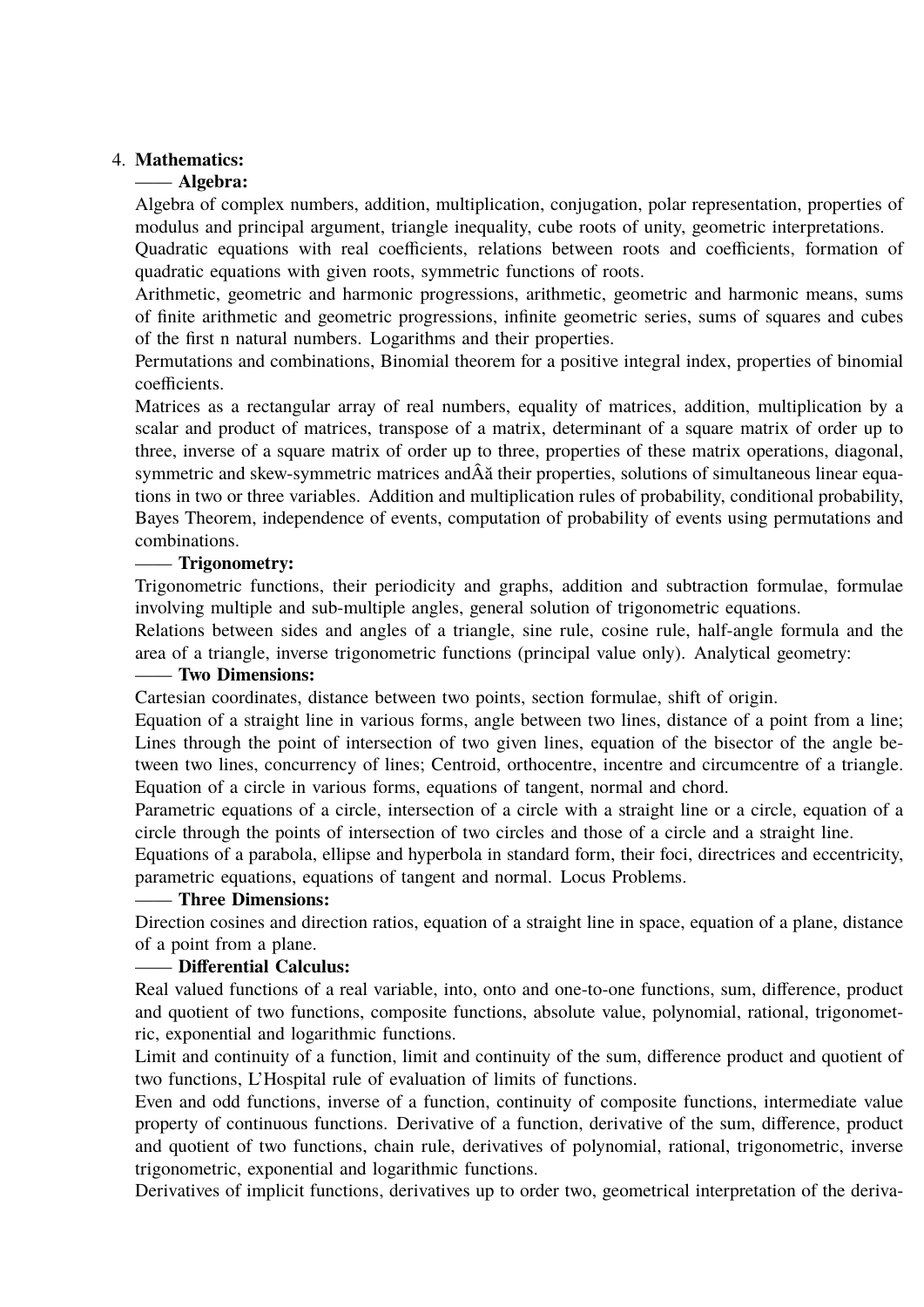tive, tangents and normals, increasing and decreasing functions, maximum and minimum values of a function, Rolle's Theorem and Lagrange's Mean Value Theorem. —— **Integral Calculus:**

Integration as the inverse process of differentiation, indefinite integrals of standard functions, definite integrals and their properties, Fundamental Theorem of Integral Calculus.

Integration by parts, integration by the methods of substitution and partial fractions, application of definite integrals to the determination of areas involving simple curves.

Formation of ordinary differential equations, solution of homogeneous differential equations, separation of variables method, linear first order differential equations. —— **Vectors:**

Addition of vectors, scalar multiplication, dot and cross products, scalar triple products and their geometrical interpretations.

#### 5. **Physics:**

#### ——**General Physics**

Units and dimensions, dimensional analysis; least count, significant figures; Methods of measurement (Direct, Indirect, Null, etc., ) and measurement of length, time, mass, temperature, electrical potential difference, current and resistance.

Design of some simple experiments, Identification of independent, dependent and control variables, Identification of sample size, range and interval; Identification of appropriate measurement techniques and instruments.

Graphical representation, interpretation and analysis of data. Errors in the measurements and error analysis.

#### —— **Mechanics**

Kinematics in one and two dimensions (Cartesian coordinates only), projectiles; Uniform Circular motion; Relative velocity.

Newton's laws of motion; Inertial and uniformly accelerated frames of reference; Static and dynamic friction; Kinetic and potential energy; Work and power; Conservation of linear momentum and mechanical energy.

Systems of particles; Centre of mass and its motion; Impulse; Elastic and inelastic collisions.

Law of gravitation; Gravitational potential and field; Acceleration due to gravity; Motion of planets and satellites in circular orbits; Escape velocity.

Rigid body, moment of inertia, parallel and perpendicular axes theorems, moment of inertia of uniform bodies with simple geometrical shapes; Angular momentum, Torque; Conservation of angular momentum; Dynamics of rigid bodies with fixed axis of rotation; Rolling without slipping of rings, cylinders and spheres. Equilibrium of rigid bodies; Collision of point masses with rigid bodies. Linear and angular simple harmonic motions.

Hooke's law, Young's modulus.

Pressure in a fluid; Pascal's law; Buoyancy; Surface energy and surface tension, capillary rise; Viscosity: Stoke's and Poiseuille's law, Terminal velocity, Streamline flow, equation of continuity , Bernoulli's theorem and its applications.

Wave motion (plane waves only), longitudinal and transverse waves, superposition of waves.; Progressive and stationary waves; Vibration of strings and air columns; Resonance; Beats; Speed of sound in gases; Doppler effect (in sound).

## —— **Thermal Physics**

Thermal expansion of solids, liquids and gases; Calorimetry, latent heat; Heat conduction in one dimension; Elementary concepts of convection and radiation; Newton's law of cooling; Ideal gas laws; Specific heats (CV and CP for monoatomic and diatomic gases); Isothermal and adiabatic processes, bulk modulus of gases; Equivalence of heat and work; First and second law of thermodynamics and